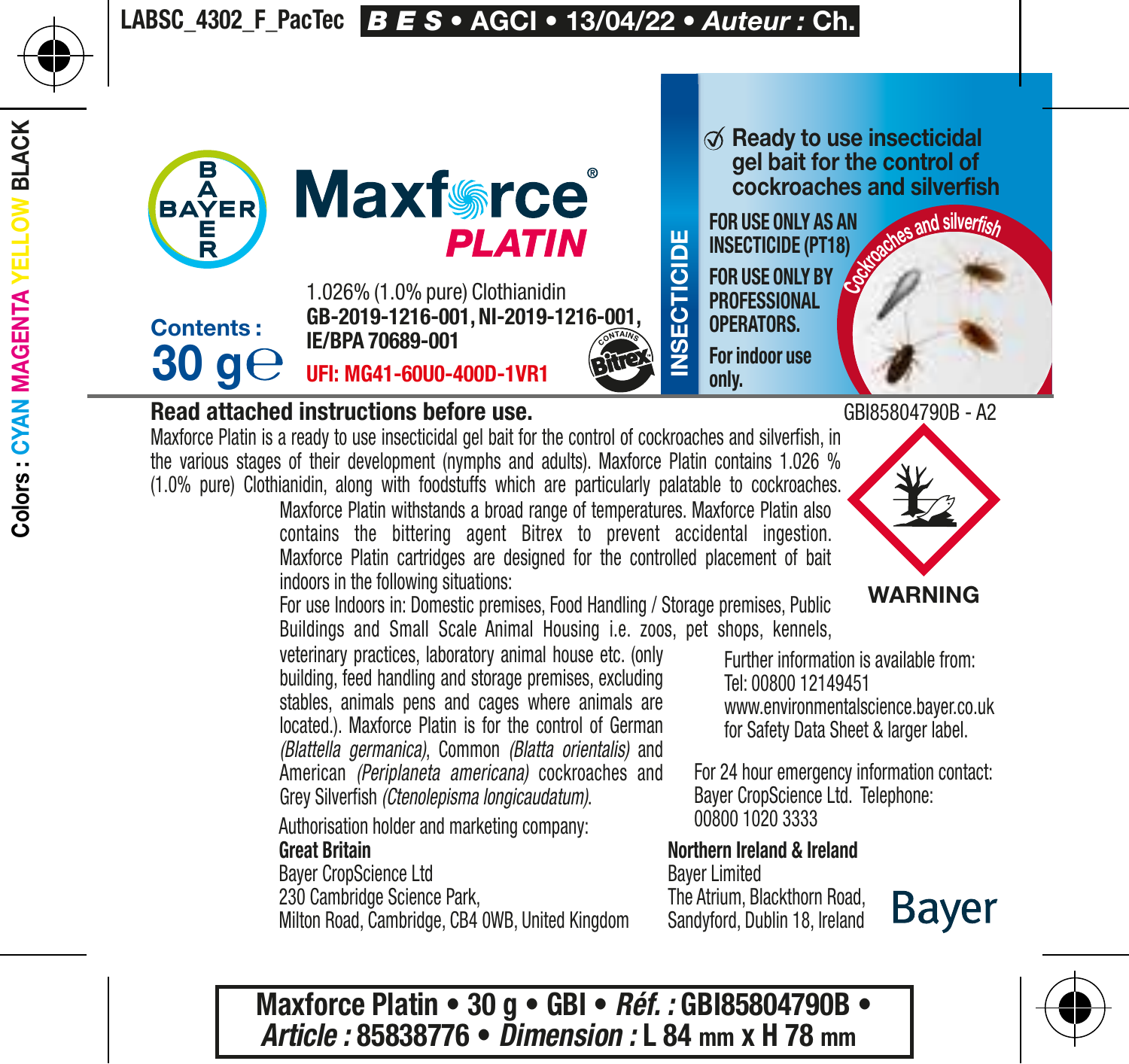

 $\emptyset$  Ready to use insecticidal g for the control of cockroach and silverfish

FOR USE ONLY AS AN INSECTICIDE (PT18). FOR USE ONLY BY PROFESSIONAL OPERATORS. For indoor use only.



Safety information<br>**MAXFORCE® PLATIN** UFI: MG41-60U0-400D-1VR1 Contains 1.026% (1.0% pure) Clothianidin. Very toxic to aquatic life with long lasting effects. Avoid release into the environment. Collect spillage. Dispose of contents/container to a licensed hazardous-waste disposal contractor or collection site except for empty clean containers which can be disposed of as non-hazardous waste. Contains 1.2-benzisothiazolin-3-one, reaction mass 5-chloro-2- methyl-2H-isothiazol-3-one and 2-methyl-2Hisothiazol-3- one (3:1). May produce an allergic reaction.

Authorisation holder and marketing company Great Britain Bayer CropScience Ltd

230 Cambridge Science Park, Milton Road, Cambridge, CB4 0WB, United Kingdom Sandyford, Dublin 18, Ireland Bayer Limited The Atrium, Blackthorn Road,

4 x 30 g GBI85821490B - A2



For 24 hour emergency information contact: Bayer CropScience Ltd. Telephone: 00800 1020 3333 Further information is available from: Tel: 00800 12149451

www.environmentalscience.bayer.co.uk for Safety Data Sheet & larger label

GB-2019-1216-001, NI-2019-1216-001, IE/BPA 70689-001

Use biocides safely and sustainably.

Always read the label or leaflet before use and follow all the instructions provided. It is illegal to use this product for uses or in a manner other than that prescribed on this label.

United Kingdom: THE NATIONAL POISONS INFORMATION SERVICE (WWW.NPIS.ORG) FOR FURTHER **ADVICE** 

Ireland Poison Information: For information or to report a poisoning incident contact The National Poisons Information Centre, Beaumont Hospital, Dublin (01-8092166), retain the label for reference

Keep out of the reach of children. Avoid contact with skin. Wash hands and exposed skin before meals and after use. Do not apply to surfaces on which food or feed is stored, prepared or eaten. Use only in positions inaccessible to children and animals. Do not attempt to open or refill cartridges.

## Further Information:

An effect on the cockroach population can be expected very quickly with dead cockroaches evident within 24 hours of treatment.

> Cockroache<sup>s</sup> <sup>a</sup>n<sup>d</sup> <sup>s</sup>ilverfis<sup>h</sup> 1.026% (1.0% pure) Clothianidin GB-2019-1216-001 NI-2019-1216-001 IE/BPA 70689-001

Maximum levels of control are achieved between six days and 2 months after treatment depending upon the level of infestation and as long as the gel is present. Where infestations are high, inspect the applied spots of the biocidal product regularly (once a month) and make further applications as required. However do not apply more than once a month.

## Resistance Management:

The following resistance management measures should be used (but should not be restricted to) the following factors:

- Good sanitation procedures and all other measures that prevent infestations from developing (i.e. non-chemical measures) have to be established.
- Products should always be used in accordance with label recommendations, in terms of dose to be applied and treatment intervals. The effective dose must be applied and no higher or lower doses.
- Treatments should be alternated with products with different modes of action, i.e. avoid rotating different neonicotinoids. It is advisable to avoid using Maxforce Platin exclusively and continuously as

the sole agent for cockroach control. Maxforce Platin should be used as one component of an integrated pest management program which features gel formulations with different food bases, and products from alternative chemical classes with different application methods.

- Levels of effectiveness should be monitored (periodic checks), and instances of reduced effectiveness should be investigated for possible evidence of resistance, noting that sanitary conditions and proximity of untreated refuges can contribute to the risk of re-infestation.
- In cases where label rates, correctly applied, fail to give the expected level of control and resistance is demonstrated, use of any product with the same mode of action especially neonicotinoids should be avoided.
- If signs of resistance begin to appear (as indicated either by control failures or through the test procedure) then every effort should be made to eradicate the population. The measures necessary for eradication will vary in different situations; they may involve a number of procedures using both chemical and non-chemical measures.

## STORAGE:

Do not allow to freeze. Keep in a safe place. Shelf life at ambient temperature: 2 years

## DISPOSAL:

Removal of old baits/gel spots has to be done by a professional pest control operator. Dispose of contents/container in accordance with local regulation.

Unwanted gel can be removed when freshly applied by sponging with a 5% sodium chloride solution. Sponges/tissues used should be disposed of as solid waste. Aged gel can be removed with spatulas and disposed of as solid waste.

# FIRST AID

General: If significant amounts are spilled, the following advice is applicable. Move out of dangerous area. Place and transport victim in stable position (lying sideways). Remove contaminated clothing immediately and dispose of safely. If necessary take the affected individual to a healthcare centre and bring packaging or label whenever possible. NEVER LEAVE AN AFFECTED INDIVIDUAL UNATTENDED! Ingestion: Call a Poison centre. UK medical professionals should contact the National Poisons Information Service (www.npis.org) for further advice. Ireland contact The National Poisons Information Centre, Beaumont Hospital, Dublin (01-8092166). Rinse mouth with water. Remove victim to fresh air and keep at rest in a position comfortable for breathing. If material has been swallowed and the exposed person is conscious, give small quantities of water to drink. Skin Contact: Wash off thoroughly with plenty of soap and water subsequently rinse with water. If skin irritation / sensitization occurs, persists or intensifies seek medical advice. Eye Contact: Immediately flush eyes with plenty of lukewarm water. Check for and remove any contact

lenses. Continue to rinse for at least 5 minutes. If symptoms persists seek medical attention.

Advice for medical and healthcare personnel: Provide symptomatic and supportive treatment. WHEN ASKING FOR MEDICAL ADVICE KEEP PACKAGING OR LABEL AT HAND AND CALL:

Maxforce ® is a Registered Trade Mark of Bayer. © Copyright of Bayer 2019.



# **INSECTICIDE**

To avoid risks to human health and the environment, comply with the instructions for use.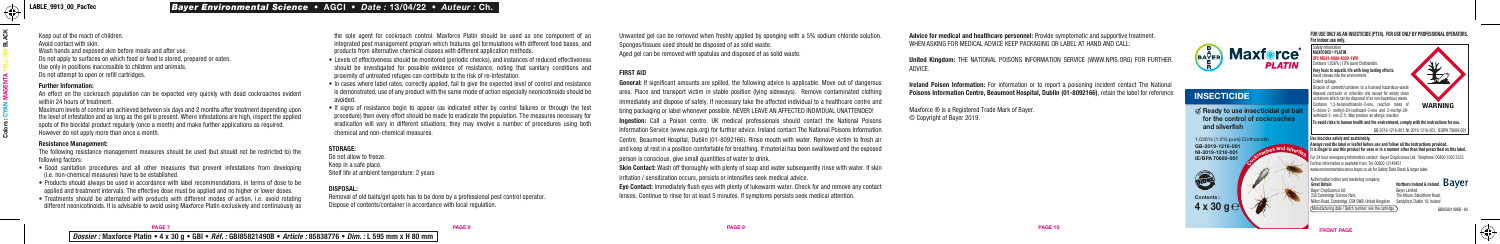| target areas.                  | <b>Cockroach Species:</b><br>against nymphs<br>and adults                    | Application Rate per m <sup>2</sup> *                                                                              |                                                          | <b>Follow Up</b>                                                                                                                                             |
|--------------------------------|------------------------------------------------------------------------------|--------------------------------------------------------------------------------------------------------------------|----------------------------------------------------------|--------------------------------------------------------------------------------------------------------------------------------------------------------------|
| s or contaminate the bait with | <b>Small Cockroaches i.e.</b><br>German Cockroaches<br>(Blattella germanica) | Moderate Infestation<br>(cockroaches rarely<br>visible during the day)                                             | $0.1$ g/m <sup>2</sup>                                   | The gel baits must stay in place at<br>least 14 days for optimal efficacy.<br>One month after, new fresh gel<br>baits can be reapplied if                    |
|                                |                                                                              | Severe infestation<br>(cockroaches commonly<br>visible during the day)                                             | $0.2$ g/m <sup>2</sup> - using 2 spots<br>of 0.1 $q/m^2$ | cockroaches are still visible.                                                                                                                               |
|                                | Large Cockroaches i.e<br>Oriental Cockroaches<br>(Blatta orientalis)         | 0.2 $q/m^2$ - using 2 spots of 0.1 $q/m^2$                                                                         |                                                          | The gel baits must stay in place at<br>least 4 weeks for optimal efficacy.<br>If cockroaches are still visible, new<br>fresh gel baits can be reapplied.     |
| ound cockroach harbourages     |                                                                              |                                                                                                                    |                                                          |                                                                                                                                                              |
| able for cockroaches must be   | American<br><b>Cockroaches</b><br>(Periplaneta americana)                    | 0.2 $g/m^2$ - using 2 spots of 0.1 $g/m^2$<br>0R<br>$0.3$ g/m <sup>2</sup> - using 3 spots of 0.1 g/m <sup>2</sup> |                                                          | The gel baits must stay in place at<br>least 12 weeks for optimal<br>efficacy.<br>If cockroaches are still visible, new<br>fresh gel baits can be reapplied. |
| pe of cockroach found.         |                                                                              |                                                                                                                    |                                                          |                                                                                                                                                              |

| Silverfish:<br>mixed age population                    | Application Rate per m <sup>2</sup> | <b>Follow Up</b>                                                                                                                                            |
|--------------------------------------------------------|-------------------------------------|-------------------------------------------------------------------------------------------------------------------------------------------------------------|
| <b>Grey Silverfish</b><br>(Ctenolepisma longicaudatum) | $0.1422a/m2**$                      | The gel baits must stay in place at least 8 weeks for<br>optimal efficacy. If grey silverfishes are still visible,<br>new fresh gel baits can be reapplied. |

Maxforce Platin is a ready to use insecticidal gel bait for the control of cockroaches and silverfish, in the various stages of their development (nymphs and adults). Maxforce Platin contains 1.026% (1.0% pure) Clothianidin, along with foodstuffs which are particularly palatable to cockroaches. Maxforce Platin withstands a broad range of temperatures.

Maxforce Platin is for use Indoors for the control of: Cockroach nymphs and adults:

• German Cockroaches *(Blattella germanica)*

• Oriental Cockroaches *(Blatta orientalis)*

• American Cockroaches *(Periplaneta americana)*

Silverfish mixed aged population:

• Grey silver fish *(Ctenolepisma longicaudatum)*

Maxforce Platin also contains the bittering agent Bitrex to prevent accidental ingestion.

Maxforce Platin is designed for the controlled placement of bait indoors in the following situations: For use Indoors in:

- Domestic premises
- Food Handling / Storage premises
- Public Buildings

Apply the product directly as spots or thin ribbons to surfaces in identified to It should be placed out of sight and where light intensity is low. Place the bait spots in places inaccessible for children or pets. Avoid application to excessively dusty, damp or greasy locations. Do not apply in areas subject to wet cleaning. Do not apply to areas that have recently been treated with other insecticides other insecticides. For indoor use only.

• Small Scale Animal Housing i.e. zoos, pet shops, kennels, veterinary practices, laboratory animal house etc. (only building, feed handling and storage premises, excluding stables, animal pens and cages where animals are located).

For maximum effectiveness the biocidal product must be placed in and around are and, if possible, between these areas and food sources. In addition, for an optimal effectiveness, all natural sources of food palatable for cockromation. removed from the infested area to encourage the consumption of the bait.

The application rate is adjusted to the density of the infestation and the type

### GENERAL DIRECTIONS FOR USE

Maxforce Platin is dispensed using a suitable gel applicator. When the treatment has been completed remove the empty cartridge and dispose of safely. If the cartridge is only partially used, remove it from the applicator, seal it with the end cap provided and store as directed.

Before treatment, the professional user must survey the area to be treated in order to identify sites of cockroach and grey silverfish infestation e.g. by using traps and/or flush-out aerosols, searching for droppings, cask skins and egg cases etc.

Maxforce Platin is to be placed as spot treatment in the vicinity of corners, cracks and crevices (e.g. behind or under equipment and furniture like counters, refrigerators, cookers, sinks, baths etc.), voids, service-ducts, lift shafts, pipework etc.

Maxforce Platin is particularly valuable in sensitive areas where the use of conventional insecticide formulations is restricted e.g. in the vicinity of electric and electronic equipment etc. Where migration of cockroaches has been identified, placement of additional bait in peripheral areas of the site will aid control.

Some sensitive materials e.g. textiles may be stained by the product. If in doubt, apply to a small, inconspicuous area first. Not for maintenance usage. Do not apply in animal pens and cages. READ ALL PRECAUTIONS BEFORE USE INFORM THE REGISTRATION HOLDER IF THE TREATMENT IS INEFFECTIVE DO NOT APPLY ON ABSORBENT SURFACES DO NOT EXPOSE BAIT DROPS TO SUNLIGHT OR HEAT SOURCES

# PROTECT FROM RAIN

## Application:

## Application Rate:

Do not apply more than once a month.

#### Cockroaches

For use against grey silverfish: Place many small drops in areas where grey silverfish hide and live. These areas may be under or behind base/skirting boards, under wooden panelling or other areas that provide cover

## Silverfish:

#### Please note:

 $*$  0.1g  $\approx$  1 drop of 7mm

\*\* The application rate 0.1422 g/m<sup>2</sup> corresponds to approximately 20 spots of 3mm diameter per sqm or 65 drops of 2 mm diameter per sqm (1 drop of 2 mm diameter  $\approx 0.002q$ , 1 drop of 3 mm diameter drop  $\approx 0.007a$ 

#### Risk mitigation measures:

Wear suitable protective gloves when the product is handled.

Avoid application to excessively dusty, damp or greasy locations. Only apply in areas not subjected to wet-cleaning. Pay particular attention to cracks and crevices and other entry points usually used by insects, as well as areas behind or under machinery, kitchen and bathroom equipment or pipework. The product can be placed in voids, service-ducts, lift shafts, electric and electronic equipment, etc.

Not intended for uses in stables, pens or cages for animals. Not recommended for use in insectivorous birds and reptiles' facilities.